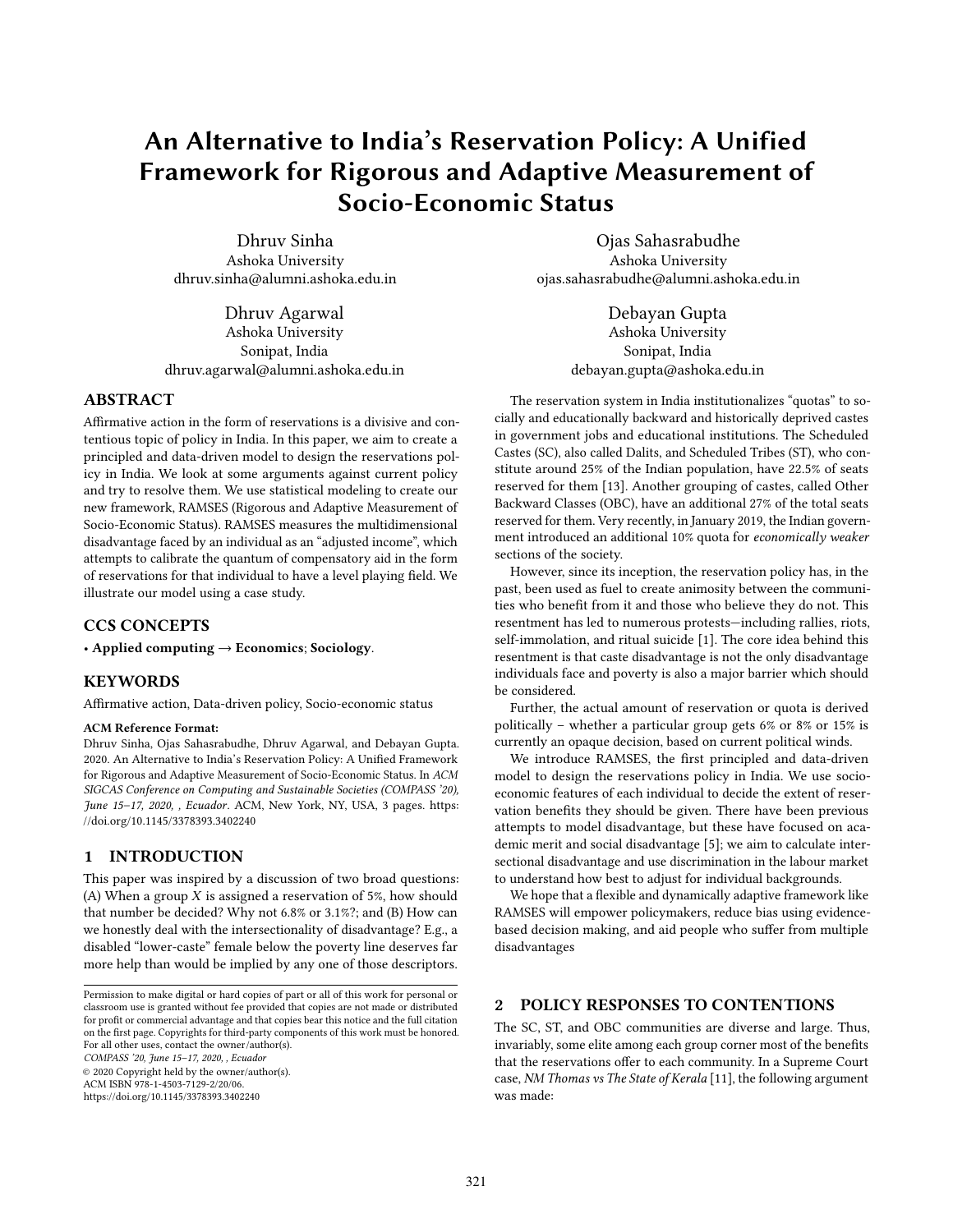"Research conducted by the A. N. Sinha Institute of Social Studies, Patna, has revealed a dual society among Harijans [Dalits], a tiny elite gobbling up the benefits and the darker layers sleeping distances away from the special concessions."

This is a well recognized issue and different approaches have been suggested and implemented to resolve it.

- List revisions can be carried out to remove castes which have benefited disproportionately from the SC, ST or OBC reservations [\[7\]](#page-2-5). In practice, however, few castes have been completely removed from the list. Amendment of these lists to add new castes has been a delicate and contested area of political and social debates. The addition of new castes leads to discontentment among the original members of the list as the marginal benefit enjoyed by their group goes down [\[13\]](#page-2-1).
- Sub-classification of castes means creating more quotas among the already defined groups of OBC. This puts limits on how much of the group quota can a single caste benefit from. This approach, too, is often an instrument of political leverage and is again an issue which leads to bitterness and anger. Some states have attempted special schemes for the "more backward" among the SCs [\[13\]](#page-2-1).
- A third approach is the exclusion of the *creamy layer* from the benefits of reservation. This currently only applies to the OBCs and consists of the top economic layer of the OBCs. This targets individuals and not groups. Thus an individual having family income above a certain amount is not given the reservation benefits as they are deemed to be economically advanced enough. The issue of creamy layer among OBC has been debated in the Supreme Court in the Indira Sawhney vs Union of India 1992 [\[12\]](#page-2-6) and Indira Sawhney vs Union of India 1999 [\[10\]](#page-2-7).

Article 15(3) of the Indian Constitution permits the State to make "special provisions" for women. It states:

"Nothing in this article shall prevent the State from making any special provision for women and children."

In April 1993, the Indian Government approved a constitutional amendment that mandated that village councils hold regular elections and reserve one-third of the seats for women [\[8\]](#page-2-8). There is also a continuous discussion about providing a quota for women in the Lok Sabha, the lower house of the India Parliament [\[9\]](#page-2-9). Thus there exists a recognition that having women representatives is important and that women as a group face certain obstacles which they need to be compensated for.

The government recently passed the Constitution (124th Amendment) Bill 2019 in Lok Sabha and Rajya Sabha [\[6\]](#page-2-10). This bill aims to provide 10 per cent reservation in jobs and educational institutions to the economically weaker sections in the general category. The bill amended article 16 of the Constitution and inserted the following clause:

(6) Nothing in this article shall prevent the State from making any provision for the reservation of appointments or posts in favour of any economically weaker sections of citizens other than the classes mentioned

in clause (4), in addition to the existing reservation and subject to a maximum of ten per cent of the posts in each category.

# 3 MOTIVATION

With the introduction of the *creamy layer* for OBCs and SCs (for promotions in government jobs for the latter), there appears to exist an idea that caste and class are orthogonal; that prosperity ameliorates the effects of caste discrimination. This was underscored by the introduction of the reservations for Economically Weaker Sections, with the Government of India arguing that poverty (class) plays an important role in the attainment of education – using reservations in a way that was perhaps not originally intended. The primary motive behind reservation was to end caste based discrimination which has been a feature of Indian society for thousands of years. It was never specifically a remedy for economic backwardness.

The creamy layer exclusion, however, fails to account for other factors at play in creating an elite amongst a group. Should the policy prioritize women over men if men are better off on all parameters as compared to women? Should the policy prioritize SCs from one state of the country if they face a lot more disadvantage as compared to SCs in some other state? Should the policy give more reservation benefits to the more backward scheduled castes? How should this prioritization be reflected in the reservation policy? Beteille [\[2\]](#page-2-11) says that the relationship between class and caste is very dynamic; though still quite correlated, the class system is gradually disassociating itself with caste.

The aim of this paper is to replace the current "one size fits all" reservation system with an alternative system that takes individual experiences into account. We believe that along with caste, parental income, region, and gender are some other factors that limit the opportunity individuals receive in schools. Hence, these factors should be taken into account while granting reservation. RAMSES is a framework that aims to quantify various disadvantages faced by an individual and adequately compensate them in the reservation quotas. Although we have used the labor market to quantify institutional disadvantage, the model allows for other (perhaps more efficient) metrics.

# 4 MODEL

We use the IHDS data [\[4\]](#page-2-12) to measure the disadvantage individuals face in the labor market. We regress the hourly wage data on caste, education, district, urban/rural, and gender. The coefficient we get for each variable reflects the impact (positive/negative) of that variable, ceterus paribus, on the hourly wage. Based on these coefficients, we compensate a student seeking admission to a university based on their disadvantage. For every student, we calculate their "adjusted income" based on their socio-economic background and parental income. We use parental income as our base variable because it has a causal impact on the quality of school education children receive [\[3\]](#page-2-13). We also recognize that caste, gender, district are parameters that have an impact on parental income. Through Mincer's Earnings equation, we aim to quantify each of these parameters and use them in our model. Our regression shows that a Dalit earns 10.7% less than a Brahmin (the highest of the "high castes") ceterus paribus. Thus, for a Dalit family, we deduct 10.7%